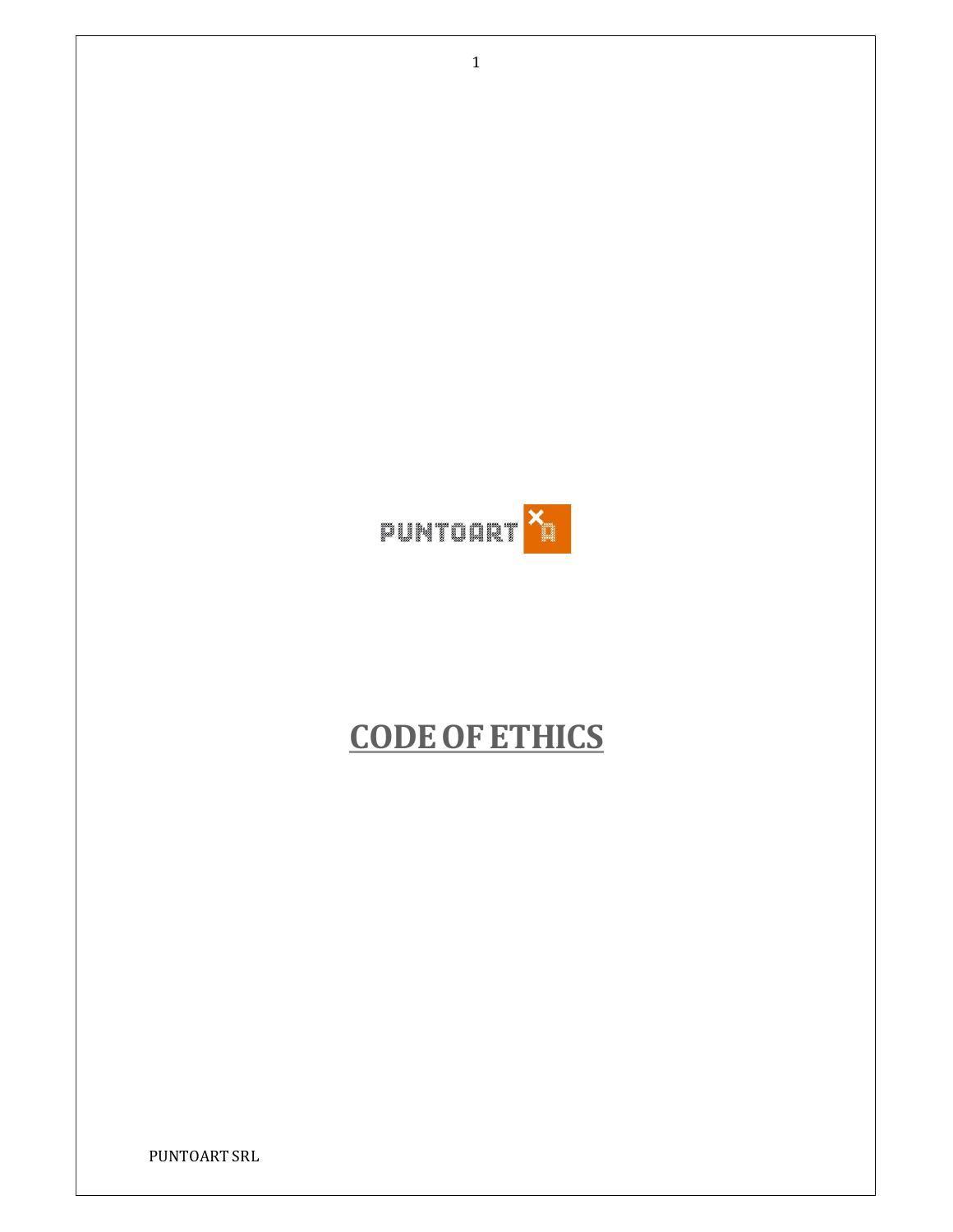# Contents

| 2 |  |
|---|--|
|   |  |
|   |  |
| 3 |  |
| 4 |  |
|   |  |
| 5 |  |
|   |  |
|   |  |
|   |  |
|   |  |
| 6 |  |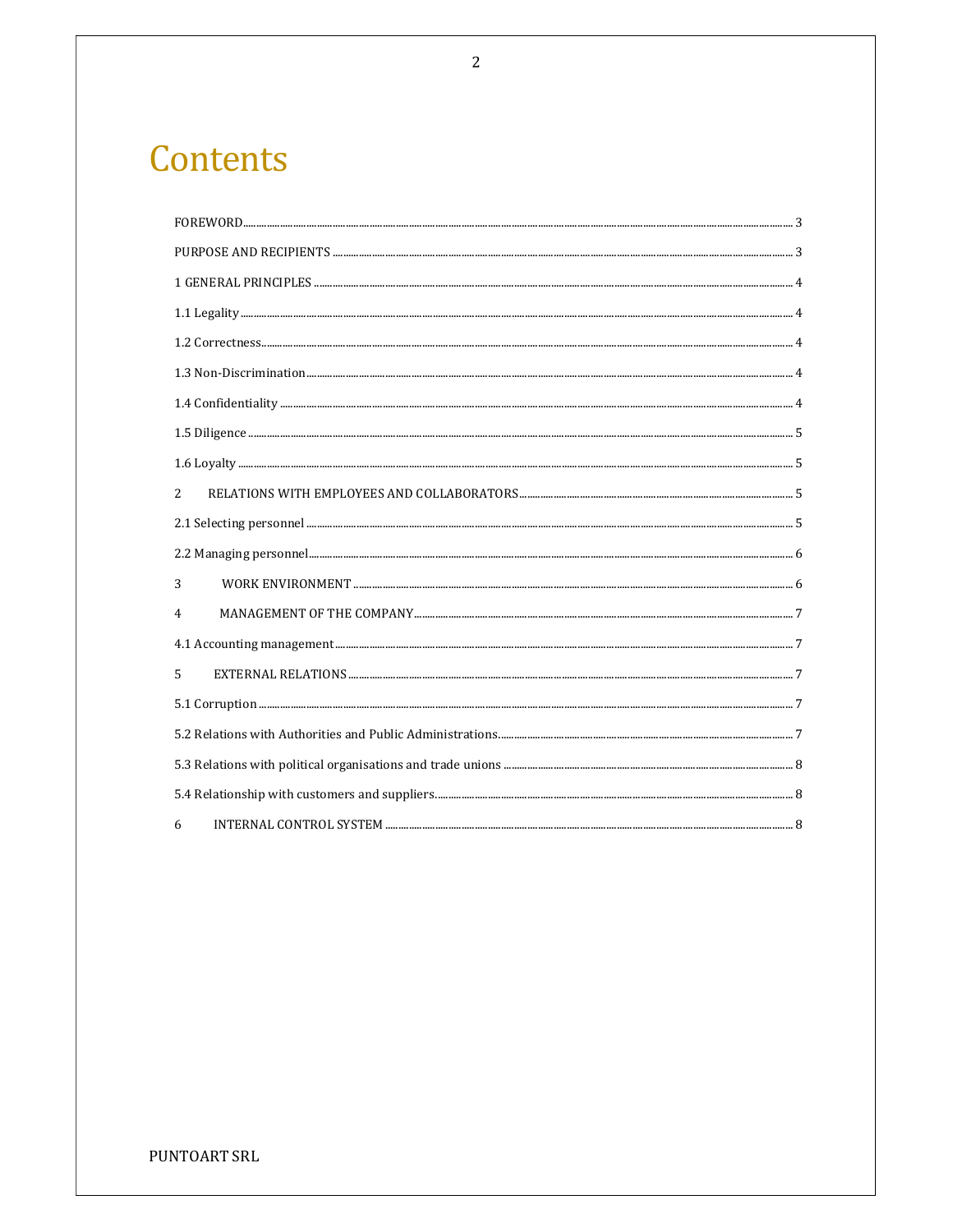# FOREWORD

PUNTOART SRL is aware that the prestige of a company is recognisable not only from the expertise of its collaborators and from the high quality of the service provided to customers, but also from the attention paid to the needs of the entire community.

This Code of Ethics represents a distinctive and identifying element towards the market and third parties, the knowledge and sharing of which, required to all those who work in the Company or cooperate with it, constitute the foundation of our activity and the first step towards the pursuit of our vision.

PUNTOART SRL's goal is thus to pursue excellence in the market it operates in, through a Sustainable Development, safeguarding the Environment and the Safety of the people involved through a consistent behaviour that respects Social Ethics, obtaining satisfaction and ensuring added value for its Employees, Customers and for the Community in general.

### PURPOSE AND RECIPIENTS

This Code is binding for the directors, the employees, the suppliers, the consultants and for all of those who work and collaborate, on a permanent or temporary basis, on behalf of the Company.

The Code will be widely distributed within the internal governance structure, as well as externally, including through its own website.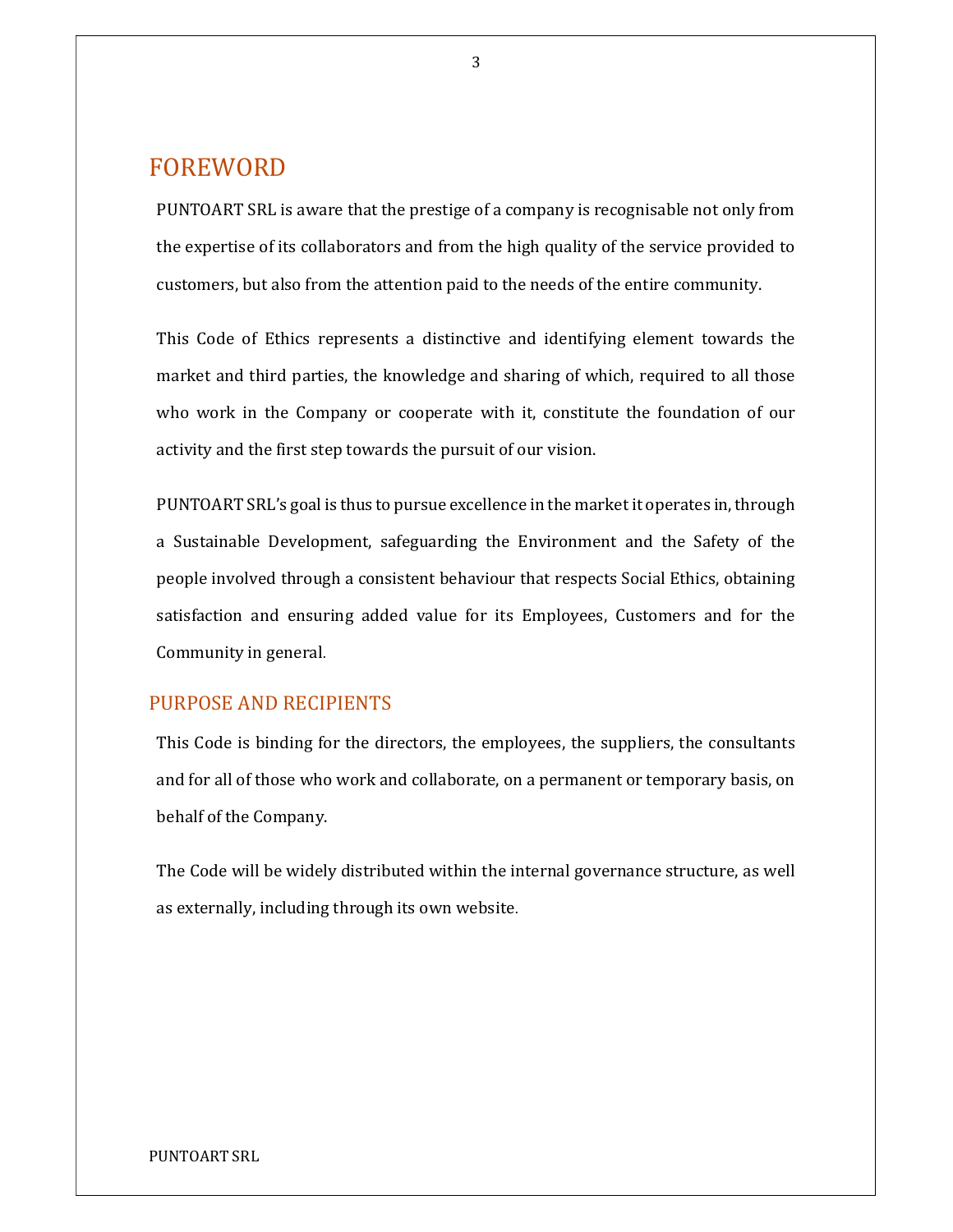# 1 GENERAL PRINCIPLES

PUNTOART SRL's conduct is based on the principles of legality, correctness, nondiscrimination, confidentiality, diligence and loyalty.

### 1.1 Legality

PUNTOART SRL operates in absolute compliance with the law and with this Code.

The Company considers transparency in financial statements and accounting to be a fundamental principle in running its business and protecting its reputation.

### 1.2 Correctness

Correctness and moral integrity are an absolute duty.

PUNTOART SRL undertakes not to establish any privileged relationship with third parties that are the result of external pressure aimed at obtaining improper advantages.

In carrying out its activities, it does not accept donations, favours or benefits of any kind and in general, it does not accept any compensation in order to grant advantages to third parties in an improper way.

# 1.3 Non-Discrimination

In the selection and management of its personnel, in the work organisation, in the choice, selection and management of suppliers, as well as in the relations with Bodies and Institutions, PUNTOART SRL avoids and condemns any discrimination concerning age, sex, race, sexual orientation, state of health, political and trade union opinions, religion, culture and nationality of its interlocutors.

## 1.4 Confidentiality

PUNTOART SRL is committed to ensuring the protection and confidentiality of the personal data of consultants, suppliers, employees, collaborators and of anyone else who carries out activities in the name of and on behalf of PUNTOART SRL in compliance with the applicable legislation on the protection of personal data.

4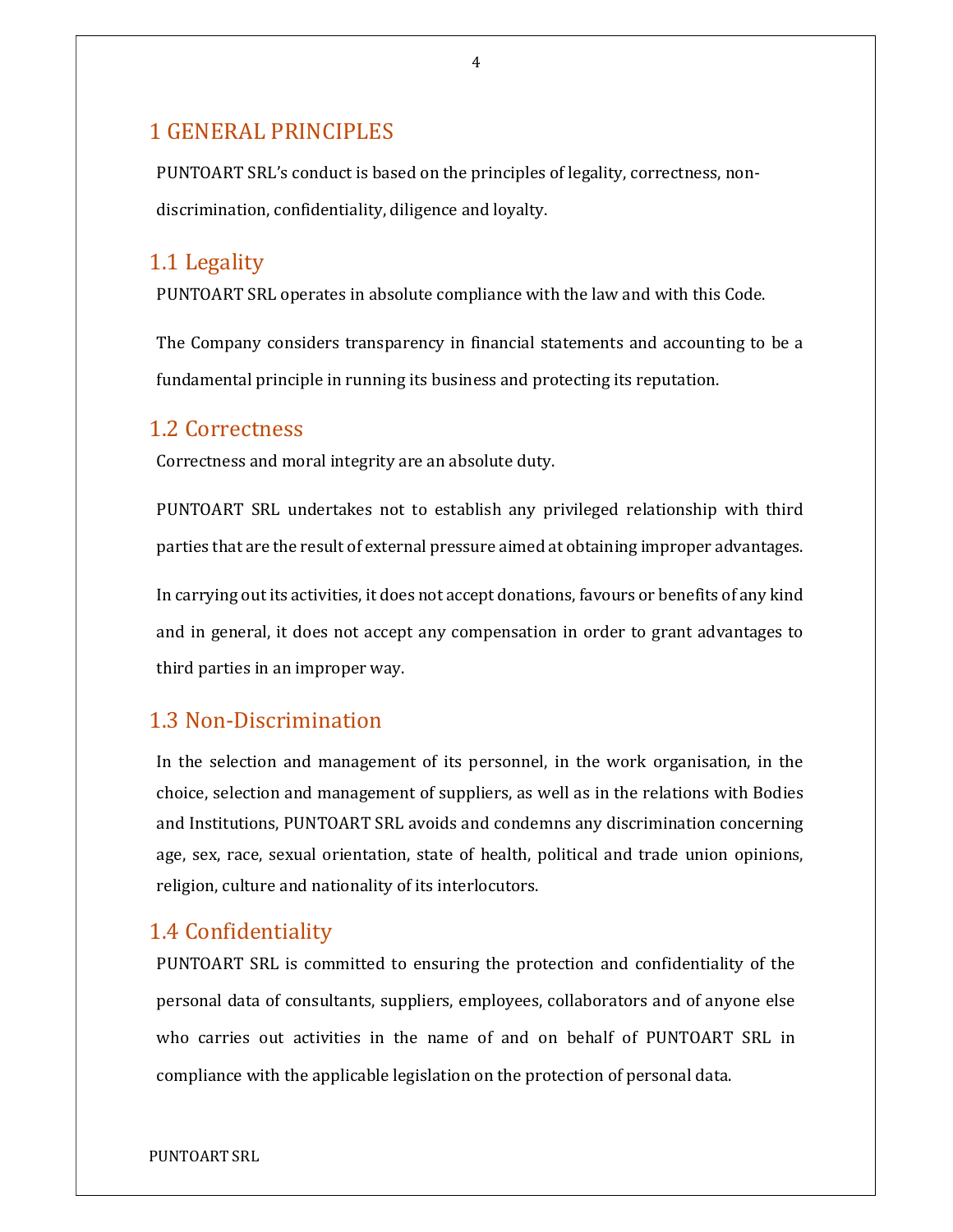# 1.5 Diligence

The relationship between PUNTOART SRL and its employees is based on mutual trust: therefore, employees are required to act in order to further the interests of the company, in accordance with the values set out in this Code.

In cases of violation, the Company will take all the appropriate measures to put an end to the conflict of interest, reserving the right to take action to protect itself.

# 1.6 Loyalty

PUNTOART SRL is committed to fair competition, in compliance with national and EU regulations, being aware that a virtuous competition is a healthy incentive to innovation and development processes, and it also protects the interests of consumers and those of the community.

# 2 RELATIONS WITH EMPLOYEES AND COLLABORATORS

### 2.1 Selecting personnel

Personnel are evaluated and selected according to fairness and transparency, while respecting equal opportunities.

PUNTOART SRL is committed to adopting every measure useful to avoid any form of favouritism in the personnel selection process, using objective and meritocratic criteria, respecting the dignity of the candidates, as well as in the interest of the good performance of the company.

Recruited personnel, also by implementing this Code, receive clear and correct information about the roles, responsibilities, rights and duties of the parties.

#### 5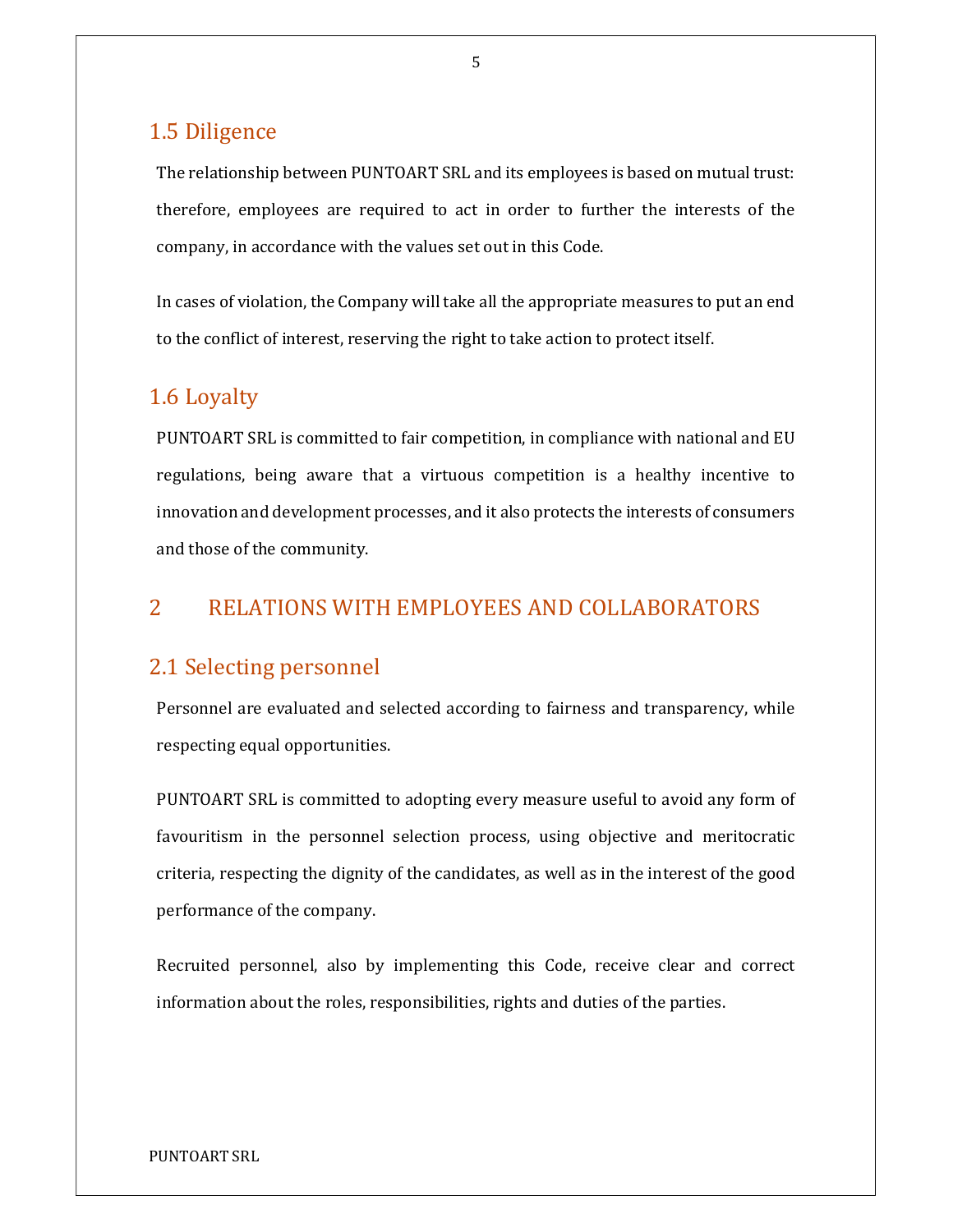# 2.2 Managing personnel

PUNTOART SRL protects and enhances its human resources, undertaking to maintain constant conditions for the professional growth, the knowledge and the skills of each person, carrying out the appropriate training for professional updating and any initiative aimed at pursuing this purpose.

The Company is firmly committed to combating episodes of mobbing, stalking, psychological violence and any discriminatory behaviour or any behaviour detrimental to the dignity of the individual inside and outside the company's premises. Any collaborator, who, in the course of their work, becomes aware of acts or behaviour among those described above being committed, is required to promptly inform their internal contacts, employer and personnel in charge.

All workers, including those on part-time, temporary, or temporary agency contracts, have employment contracts that comply with local laws.

PUNTOART SRL is opposed to "unreported", forced, child and under-age labour.

### 3 WORK ENVIRONMENT

PUNTOART SRL is committed to offering its personnel a healthy, safe and respectful working environment.

Safety in the workplace is ensured both by strictly implementing the provisions of the law in force and by actively promoting a culture of safety through specific training programs. Personnel training is a central element of the management system adopted.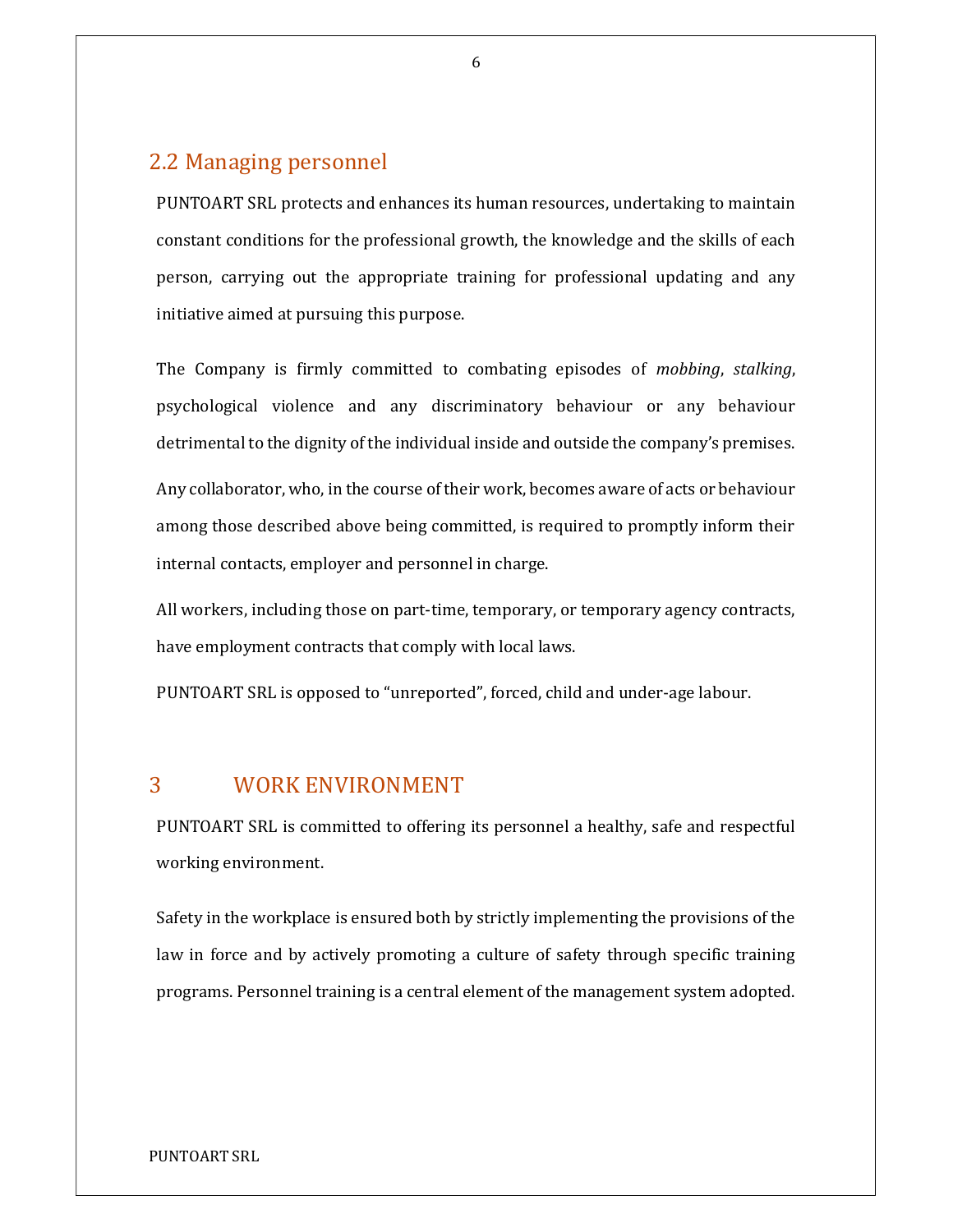# 4 MANAGEMENT OF THE COMPANY

# 4.1 Accounting management

All the items recorded in the accounts are supported by complete, clear and valid documentation, avoiding any form of omission, falsification and/or irregularity, and they are kept in accordance with the applicable regulations.

In the case of balance sheet or profit and loss items based on valuations and estimates, the related registration is inspired by criteria of reasonableness and prudence.

# 5 EXTERNAL RELATIONS

# 5.1 Corruption

In its relations with its stakeholders, PUNTOART SRL rejects any type of corruption that consists in offering or receiving an unjustified advantage.

It complies with the national and international regulations regarding direct and indirect corruption.

Each collaborator should ask themselves whether the gift, the favour or the invitation, received or offered, creates an obligation for the recipient towards the offeror. In case of gifts or invitations received, in particular on a personal basis and exceeding the thresholds specified at local level, the principle to be applied is total transparency with immediate notification to their superiors.

# 5.2 Relations with Authorities and Public Administrations

When performing any activity, PUNTOART SRL respects the principles of truthfulness, accuracy and transparency and condemns any conduct that might constitute an act of corruption.

PUNTOART SRL The relations with Public Officials are based on transparency, loyalty and fairness: PUNTOART SRL does not wish to create the slightest suspicion of wishing to unduly influence such persons in order to obtain benefits through unlawful means.

7